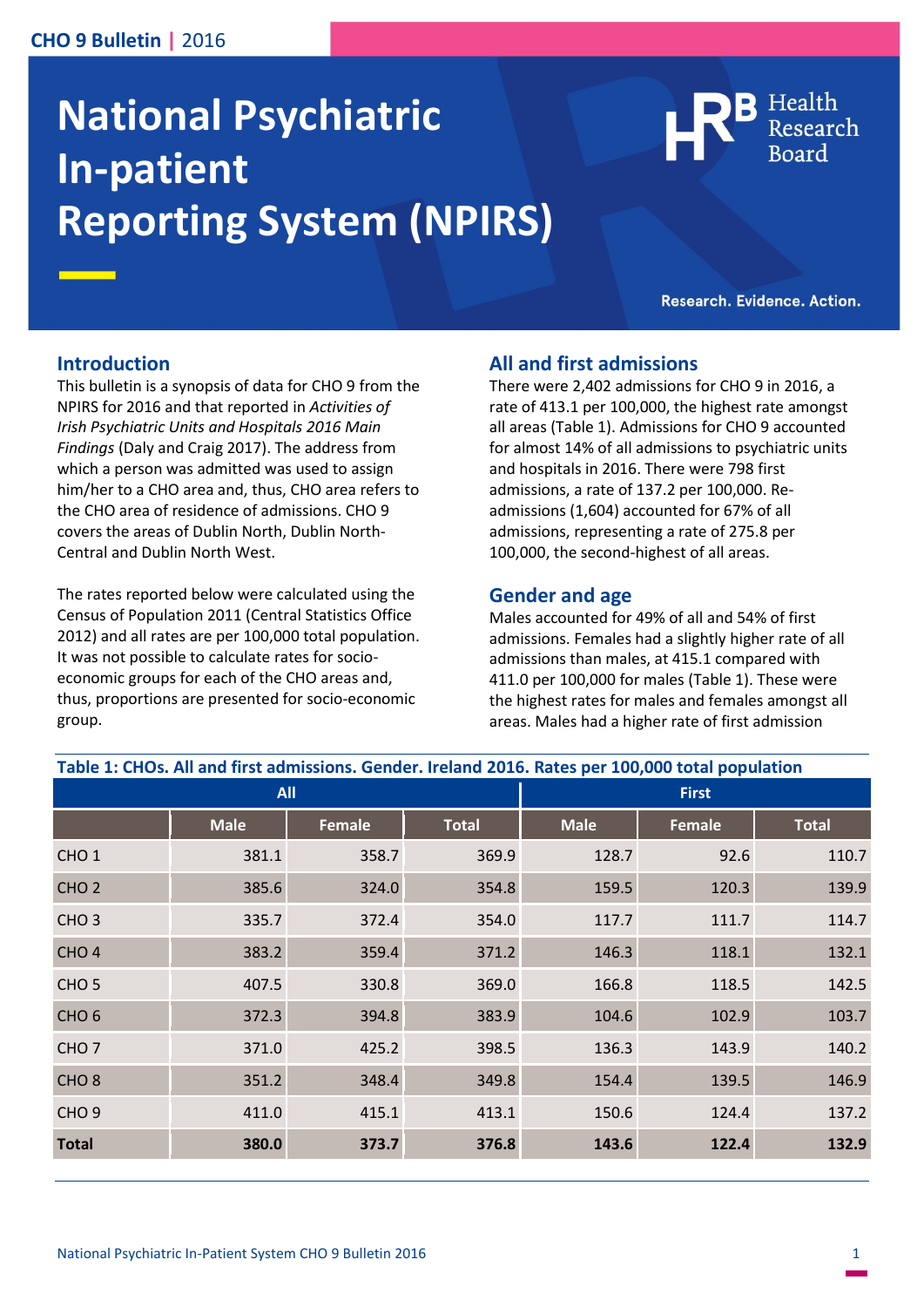# **CHO 9 Bulletin |** 2016

than females, at 150.6 compared with 124.4 for females.

The 65–74 year age group had the highest rate of all admissions for CHO 9, at 649.6 per 100,000, followed by the 45–54 year age group, at 636.5, and the 75 year and over age group, at 615.3. The 18–19 year age group had the lowest rate of all admissions, at 407.4 per 100,000.

The 18–19 year age group had the highest rate of first admissions in CHO 9, at 258.0 per 100,000, followed by the 20–24 year age group, at 226.1, and the 75 year and over age group, at 215.4. The 55–64 year age group had the lowest rate of first admissions, at 149.2.

Age groups were condensed into two groups: under 45 years and 45 years and over. The 45 year and over age group had the highest rate of admissions in all CHO areas, with rates ranging from 642.6 per 100,000 in CHO 7 to 431.2 in CHO 2 (Figure 1). The 45 year and over group had a rate of 622.7 in CHO 9 and under 45 year age group had a rate of 319.3. The rate of admission for the 45 year and over group in CHO 6 (574.4), CHO 7 (642.6) and CHO 8 (531.8) was over twice that of the under 45 year group for those areas.

# **Marital status**

Single persons accounted for over half of all (61%) and first (57%) admissions for CHO 9; married persons accounted for 23% of all and 23% of first admissions; widowed persons accounted for 3% of all and 3% of first admissions; and divorced persons accounted for almost 6% of all and 5% of first admissions.

# **Socio-economic group**

Thirteen per cent of all admissions had non-manual occupations, 8% were lower professional, 4% were manual skilled, 4% were unskilled and a further 4% were higher professional. However, it is worth noting that 60% of returns for CHO 9 did not specify an occupation, making assignment to a socio-economic group impossible. Proportions for first admissions were somewhat similar.

# **Diagnosis**

Depressive disorders accounted for 29% of all admissions and 30% of first admissions for CHO 9; schizophrenia accounted for 20% of all and 17% of first admissions; and alcoholic disorders accounted for 8% of all and 8% of first admissions.

All and first admission rates in CHO 9 were highest for depressive disorders, at 120.0 (Figure 2) and 41.8 per 100,000, respectively. Schizophrenia had the second-highest rate of all admissions in CHO 9, at 83.1, followed by mania, at 39.2.



### **Figure 1: All admissions by age category by CHO area. Ireland 2016. Rates per 100,000 total population**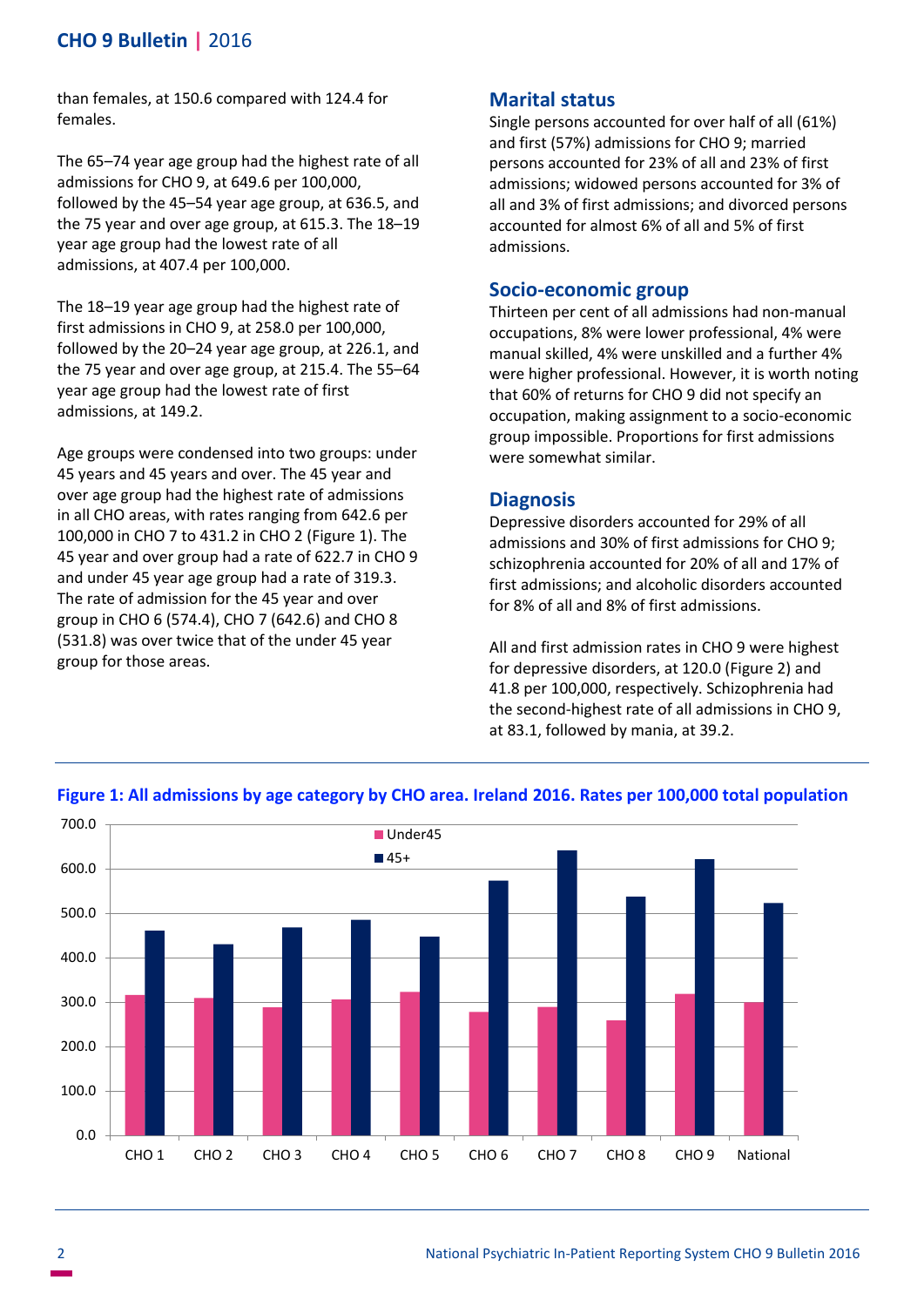# **CHO 9 Bulletin |** 2016

Schizophrenia had the second-highest rate of first admissions in CHO 9, at 22.9 per 100,000, followed by other drug disorders, at 15.1.

### **Legal status**

Involuntary admissions accounted for 15% of all and 15% of first admissions for CHO 9. The rate of all involuntary admissions in CHO 9 was 62.3, the highest amongst all CHO areas, while that for first admissions was 21.2 per 100,000, the secondhighest of all areas (Figure 3).

### **Hospital type**

Forty-six per cent of all admissions for CHO 9 were to general hospital psychiatric units, 20% were to psychiatric hospitals/continuing care units and 34% were to independent/private and private charitable centres.

### **Discharges**

There were 2,403 discharges (2,371 discharges and 32 deaths) for CHO 9 in 2016. Twenty-nine per cent of discharges occurred within one week of admission, 17% occurred within one to two weeks and 18% occurred within two to four weeks of admission. Ninety-four per cent of discharges occurred within

three months of admission. This is similar to the pattern observed nationally.

Discharges for CHO 9 accounted for 14% of all discharges and almost 20% of all in-patient days. The average length of stay for all discharges for CHO 9 was 81.7 days (median 15 days), the longest average length of stay amongst all areas (Figure 4). This compares with the national average of 57.7 days (median 15 days).

When discharges with a length of stay of one year or more were excluded, discharges for CHO 9 accounted for 14% of discharges and almost 14% of in-patient days. The average length of stay for discharges, excluding those with a length of stay of one year or more, was 26.6 days (median 15 days).

#### **References**

Central Statistics Office (2012) Census of Population 2011, www.cso.ie.

Daly A and Craig S (2017) *Activities of Irish Psychiatric Units and Hospitals 2016*. HRB Statistics Series 35. Dublin: Health Research Board.

# **Figure 2: Admissions for selected diagnostic groups by CHO area. Ireland 2016. Rates per 100,000 total population**